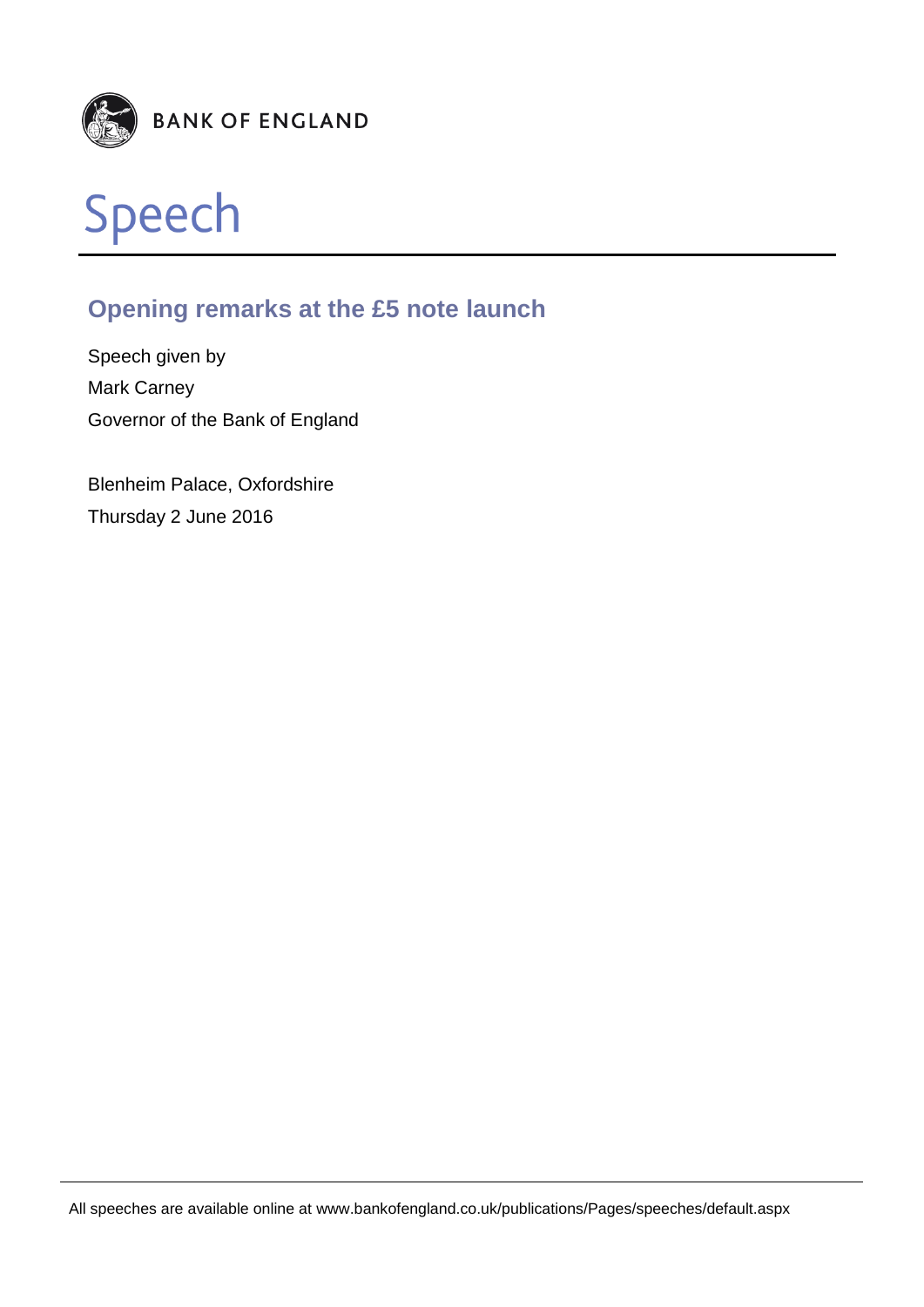I would like to express my gratitude to his grace, the Duke of Marlborough, for his generosity in hosting this historic event at one of the nation's greatest architectural treasures.

On September 3rd 1939, with *The Gathering Storm* about to break, a new First Lord of the Admiralty was appointed. He was so familiar to the Navy that the signal to the Fleet said simply: "Winston is Back."

In the years that followed, Britain's resolve, tenacity and spirit would all be tested. The nation proved more than equal to the task.

Britain stood steadfast through its *Finest Hour*. In North Africa, Asia and the Balkans, the United Kingdom helped turn the *Hinge of Fate.* It would forge *The Grand Alliance* to liberate Europe from tyranny, and then with victory, set the vision for the reconstruction of the post-war era.

The 'bulldog spirit' of those years was embodied and emboldened by Winston Churchill. This spirit is just one of his many contributions that the Bank commemorates with The New Fiver.

Churchill was not just a martial leader - though he was an exceptional one - he was also one of the greatest statesmen of all time.

## **Blenheim**

Great statesmen know their history, and Churchill knew more than most. Indeed, the author of the *Life and Times of Marlborough* would likely have approved of this choice of venue for today's launch.

After all, Blenheim Palace was built as a gift to the first Duke of Marlborough, John Churchill, in recognition for his leadership of the Allied forces to victory in the Battle of Blenheim in 1704 - a victory that would decisively turn the War of Spanish Succession. Winston Churchill was born here in 1874 and proposed to his wife, Clementine Hozier, on these grounds in 1908.

#### **Banknote character**

Winston Churchill will replace Elizabeth Fry, the prison reformer, on the Fiver from September of this year. The new £5 note will in due course sit alongside the new £10, which will feature Jane Austen, the new £20, which celebrates JMW Turner, and the existing £50 which profiles Boulton and Watt.

Individuals who symbolise the breadth and depth of British achievement across statecraft, social reform, literature, visual arts, science and commerce.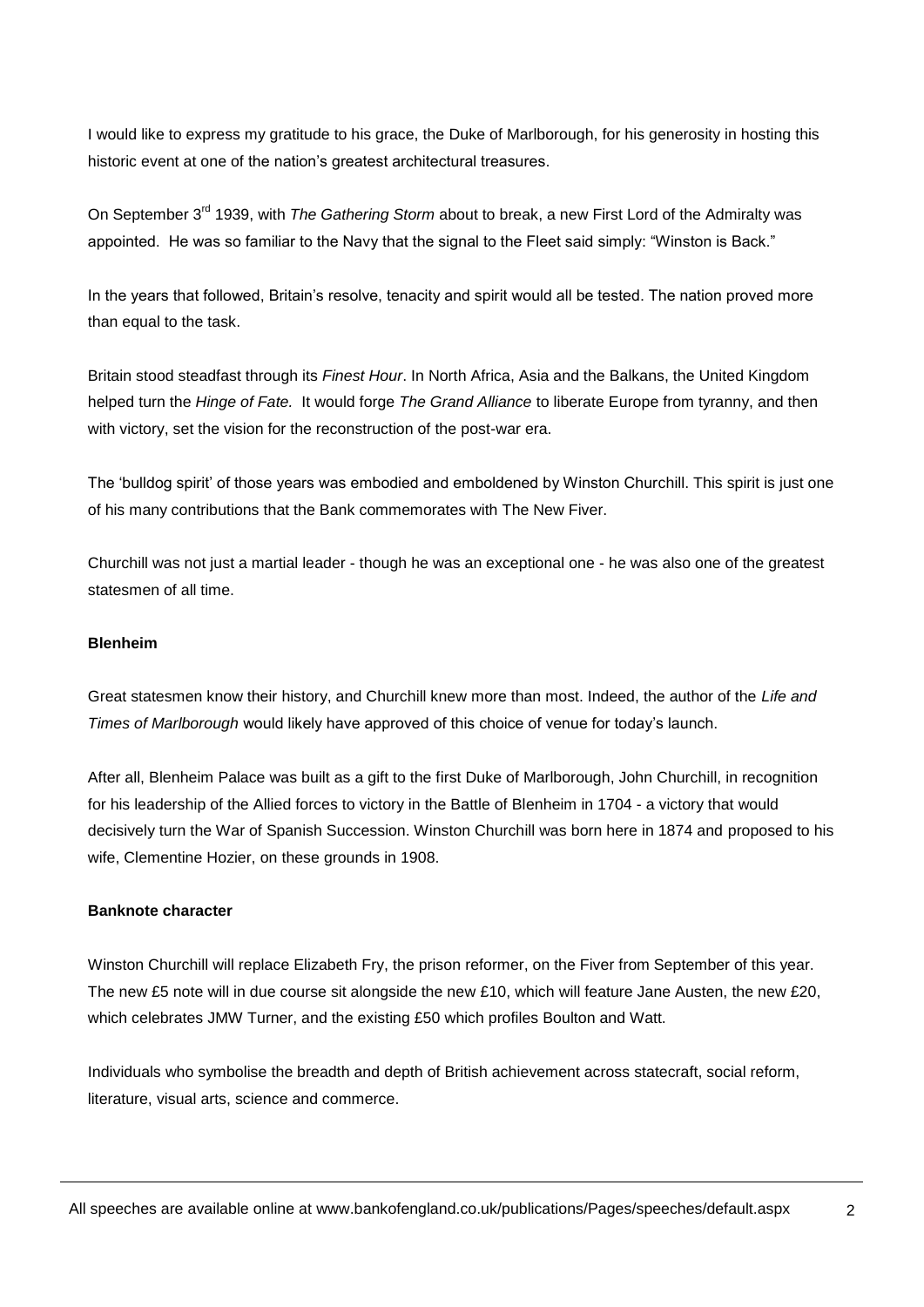This demonstrates that our banknotes do not just have economic value – the classic roles of money to facilitate trade, store value, and provide a unit of account. Banknotes have cultural value as well.

By depicting characters on our banknotes, we celebrate those who have advanced British thought, spurred innovation, shown exceptional leadership, shaped this diverse society and forged its common values.

In these regards, money is memory for a country and its people.

I have already alluded to why Churchill is a worthy choice. Were that in doubt, consider that, in 2002, Churchill was voted 'the greatest ever Briton' in a BBC poll. Or that he continues to command vast international recognition as a hero of the free world.

Churchill's contributions extended beyond his pivotal roles in the nation's martial and political histories. He is the only British Prime Minister to have won the Nobel Prize in literature. He was a prodigious painter, and, perhaps thankfully, the only Prime Minister to enter the music charts.

The wisdom of his witticisms is legion, extending as far as the dismal science. Central bank forecasters can identify closely with his advice that, "it is a much better policy to prophesy after the event has already taken place."

#### **Polymer**

But in some prophesies we can be confident: for example that our new polymer banknotes, of which The New Fiver is the first, will stand the test of time.

Polymer marks a major innovation. It is cleaner, safer, and stronger.

It is resistant to dirt and moisture, so the note won't wear out as quickly as the current fivers but will stay in good condition for longer.

It is stronger than paper and can better withstand being repeatedly folded into wallets or scrunched up inside pockets. Polymer notes can survive a splash of Claret, a flick of cigar ash, the nip of a bulldog, and even a spin in the washing machine afterwards to boot.

This added strength means we expect polymer notes to last at least two-and-a-half times longer than the current generation of £5 banknotes, generating cost savings over time.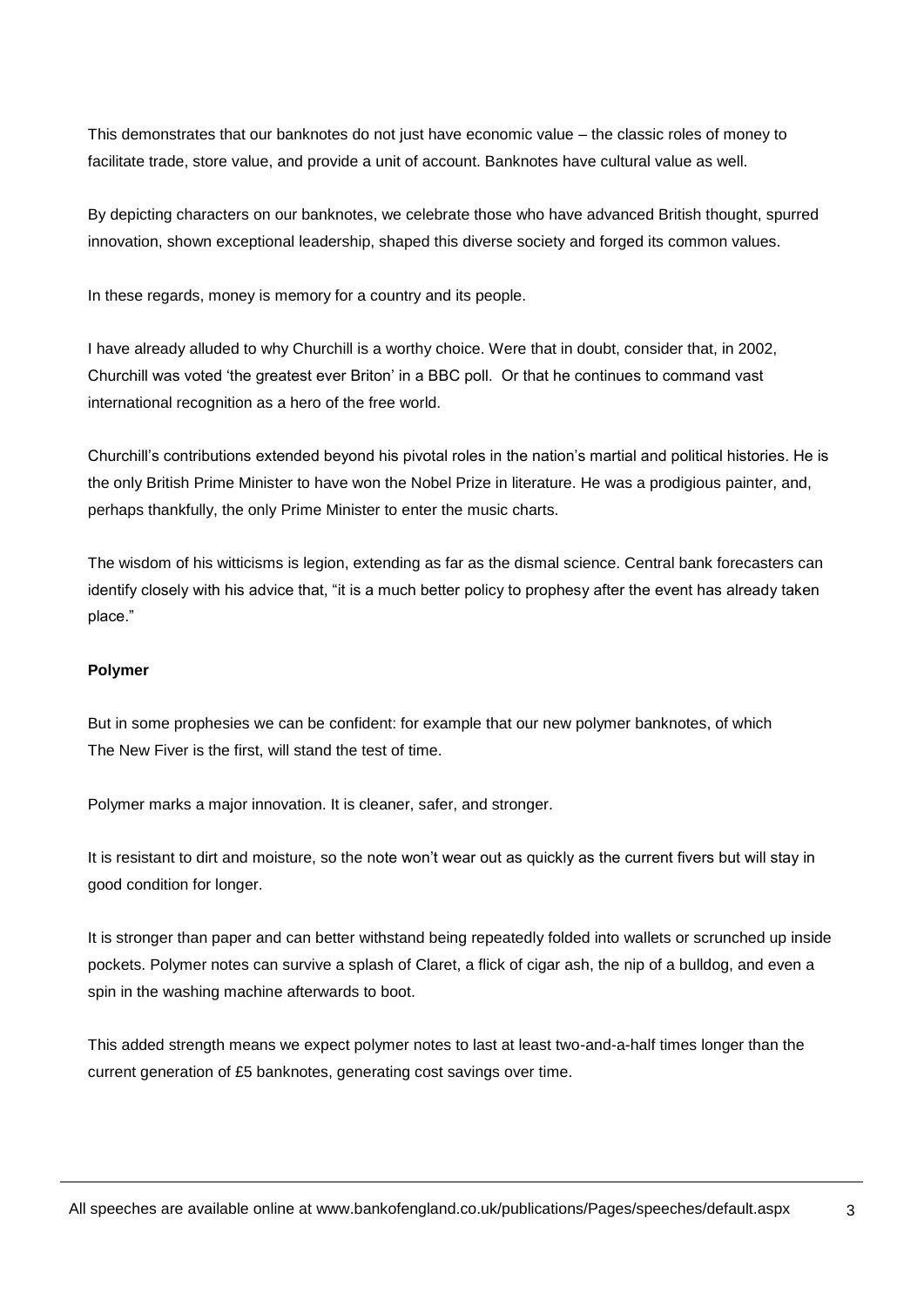Polymer notes are also better for the environment. Because they will last longer, we will have to print fewer. That means less energy in production and transportation. And when a polymer banknote has reached the end of its useful life, it will be recycled.

Importantly, using polymer means we can incorporate better security features. It allows for see-through panels, coloured foils, detailed metallic images, and a new advance: tactile features. In fact, I can announce today that tactile features will be present on all the other denomination polymer notes, leaving The New Fiver identifiable by their absence. This all means safer banknotes, with the tactile feature helping the visually impaired to recognise our different notes, ensuring the nation's money is as inclusive as possible.

By adopting polymer, we're aligning with international best practice, alongside Australia, New Zealand, and Canada. As Churchill did, we may have to wait a while for the Americans to join up.

We have exploited polymer's possibilities in The New Fiver's design. It features Churchill's portrait, captured in Ottawa by Yousuf Karsh. The famous glower of the war-time hero prompted, in this case, by the photographer's decision to take Churchill's cigar away from  $him<sup>1</sup>$ 

Behind the portrait is an illustration of the Houses of Parliament by Abigail Daker, viewed from the South Bank, looking across Westminster Bridge. The hands on the Great Clock on Big Ben are set to the time on 13 May 1940 when Churchill made his inaugural speech to the House of Commons as Prime Minister.

His declaration then – "I have nothing to offer but blood, toil, tears and sweat" – is quoted beneath the portrait.

Let's take a look at some of these features with a video.

### **Conclusion**

1

"A gigantic historical figure during his own lifetime, superhumanly bold, strong, and imaginative, one of the two greatest men of action his nation has produced, an orator of prodigious powers, the saviour of his country, a legendary hero who belongs to myth as much as to reality, the largest human being of our time." This was the judgment of his contemporary, the philosopher and historian Isaiah Berlin.

Churchill himself said that "a nation that forgets its past has no future."

 $1$  Karsh described taking the photograph thus: "I stepped toward him and without premeditation, but ever so respectfully, I said, 'Forgive me, Sir' and plucked the cigar out of his mouth. By the time I got back to my camera, he looked so belligerent he could have devoured me. It was at that instant I took the photograph. The silence was deafening. Then Mr Churchill, smiling benignly, said, 'You may take another one.' He walked toward me, shook my hand and said, 'You can even make a roaring lion stand still to be photographed.'"